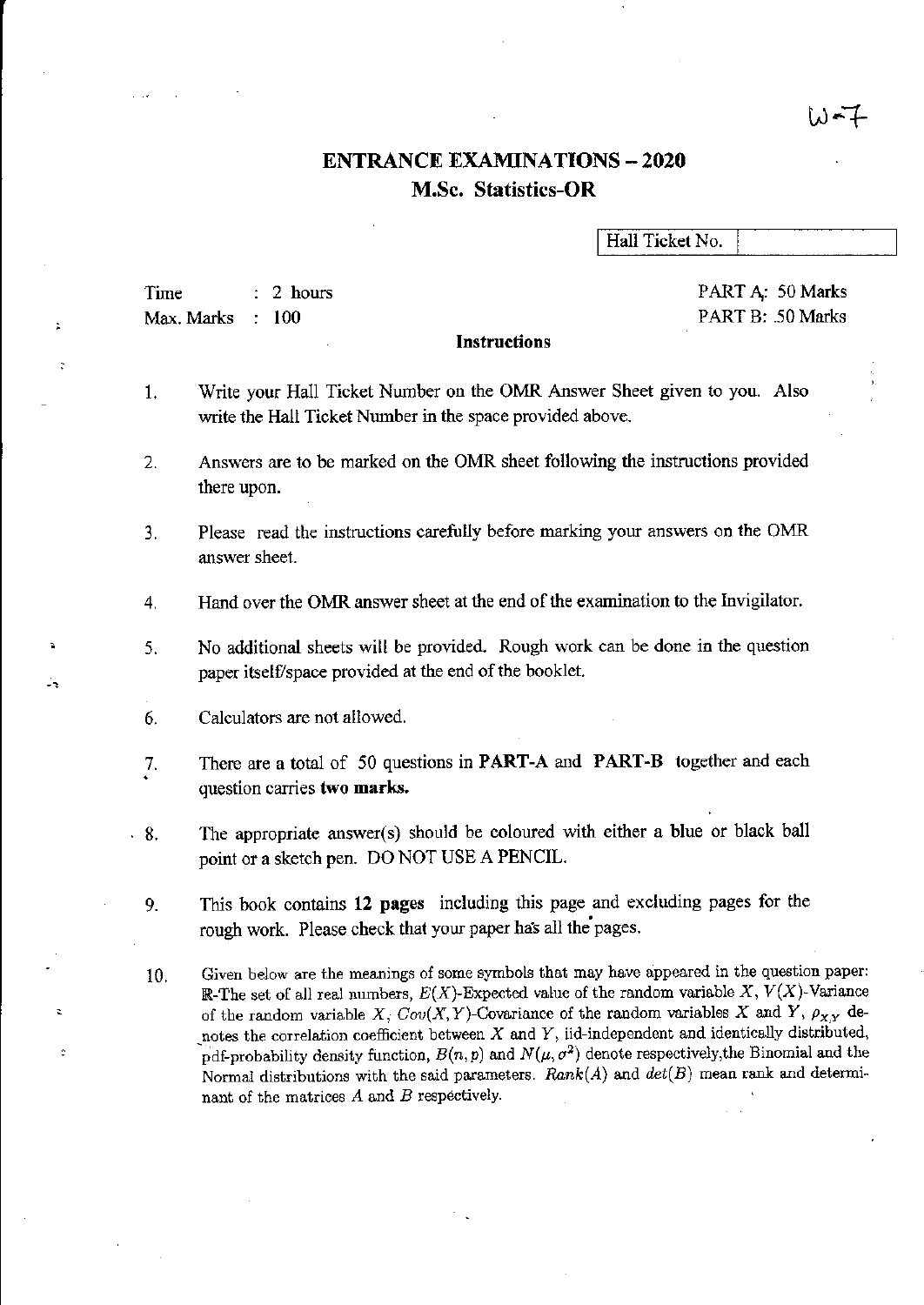PART-A

1. The distribution function of a random variable  $X$  is given by

 $F(x) = \begin{cases} 1 - (1+x)e^{-x}, & x \ge 0. \end{cases}$ 0, otherwise.

Then  $Var(X)$  is

A. 4.

B. 2.

C. 6.

D. 1.

2. If  $X \sim N(0, 1)$ , then  $E(X^7)$  is

- A. 1.
- B. O.
- C. 9.
- D.  $\frac{1}{2}$ .

3. If *T* is an unbiased estimator of *0,* then

- A.  $E_{\theta}(T-\theta)^2 = Var(T)$ .
- **B.**  $E_{\theta}(T \theta)^2 \leq Var(T)$ .
- C.  $E_{\theta}(T-\theta)^2 = \frac{1}{2}Var(T)$ .
- D.  $E_{\theta}(T \theta)^2 \geq Var(T)$ .
- 4. A random variable X has moment generating function given by  $M_x(t) = e^{5t+4t^2}$ . Then the distribution of  $X$  is
	- A. Uniform distribution over (4,3).
	- B. Exponential distribution with parameter 3.
	- C. Normal distribution with mean 5 and variance 8..
	- D. Chi square distribution with 3 df.

5. Let X be a random variable with uniform distribution on  $(0,1)$ . Then  $E(-2log X)$  is

A.  $\frac{1}{2}$ .

- B. 2.
- C. 4.
- D. 1.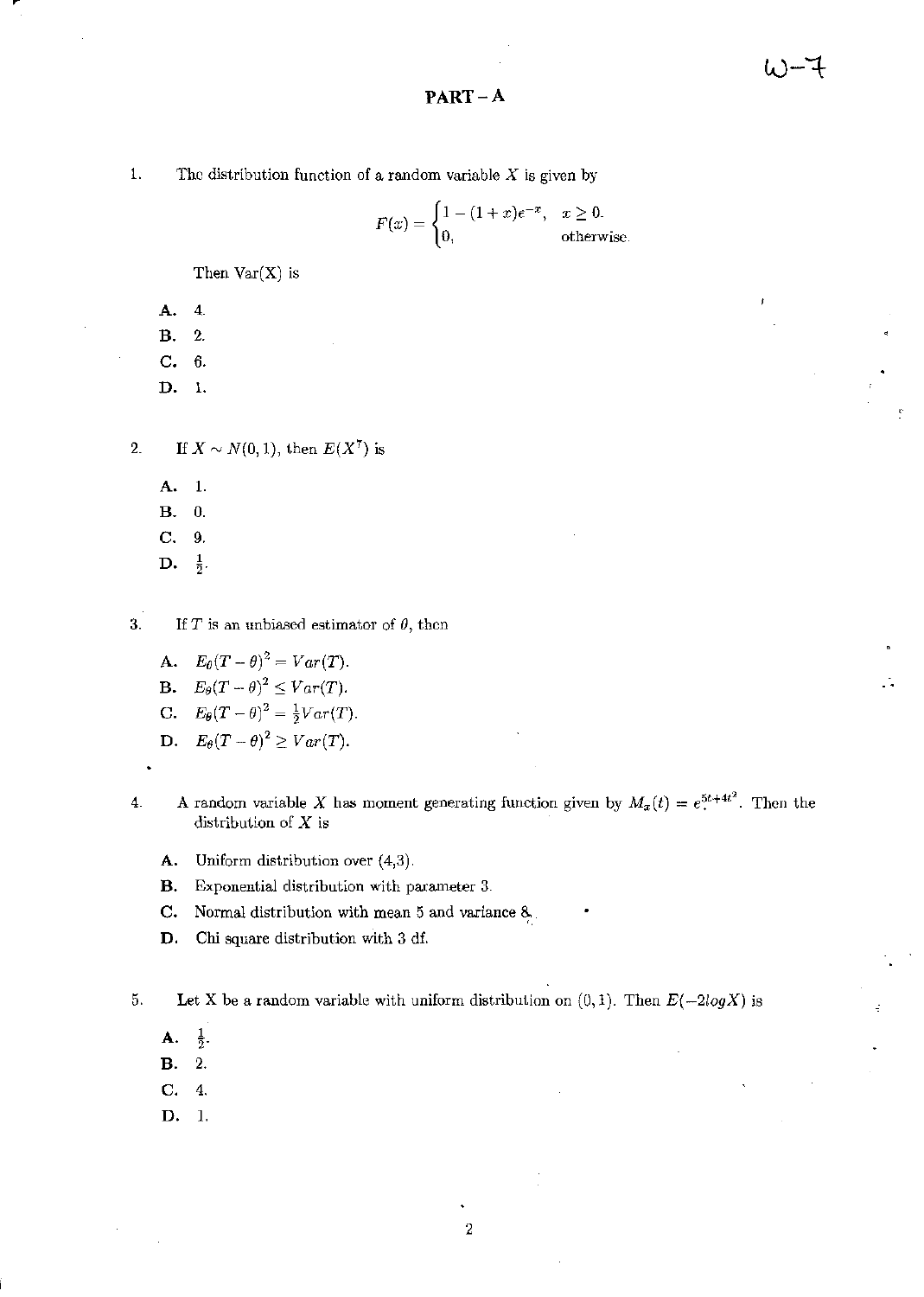- 6. If X and Y are independent exponential random variable with same mean  $\lambda$ , then the distribution of  $min(X, Y)$ 
	- **A.** Exponential with mean  $\lambda$ .
	- **B.** Exponential with mean  $2\lambda$ .
	- **C.** Exponential with mean  $\frac{\lambda}{2}$ .
	- **D.** Exponential with mean  $\frac{2}{3}$ .
- 7. Let X and Y be two independent Binomial random variables with parameters  $(2, \frac{1}{3})$  and  $(7, \frac{1}{3})$ respectively. Then  $P[X + Y = 3]$  is equal to
	- A.  $\binom{9}{3} \left(\frac{1}{3}\right)^3 \left(\frac{2}{3}\right)^6$ . **B.**  $\binom{9}{3} \left(\frac{2}{3}\right)^3 \left(\frac{1}{3}\right)^6$ . C.  $\binom{7}{2}(\frac{1}{3})^32(\frac{2}{3})^5$ . **D.**  $\binom{9}{3}(\frac{1}{3})(\frac{2}{3})^8$ .
- 8. Let  $T_1, T_2, T_3$  be three treatments. Which of the following is not a contrast

A.  $T_1 + 2T_2 - T_3$ . **B.**  $T_1 - T_3$ . C.  $T_1 + 2T_2 + T_3$ . D.  $-T_1 + 2T_2 - T_3$ .

9. In a completely randomized design with t treatments and *n* experimental units, error degrees of freedom is equal to

÷

A.  $n-l$ . B.  $n-t+1$ .  $C. \quad n-t-1.$  $\mathbf{D.} \quad t-n.$ 

10. The ratio of two independent standard normal random variables has

- A. a gamma distribution.
- B. a beta distribution.
- C. a standard cauchy distribution.
- D. a normal distribution.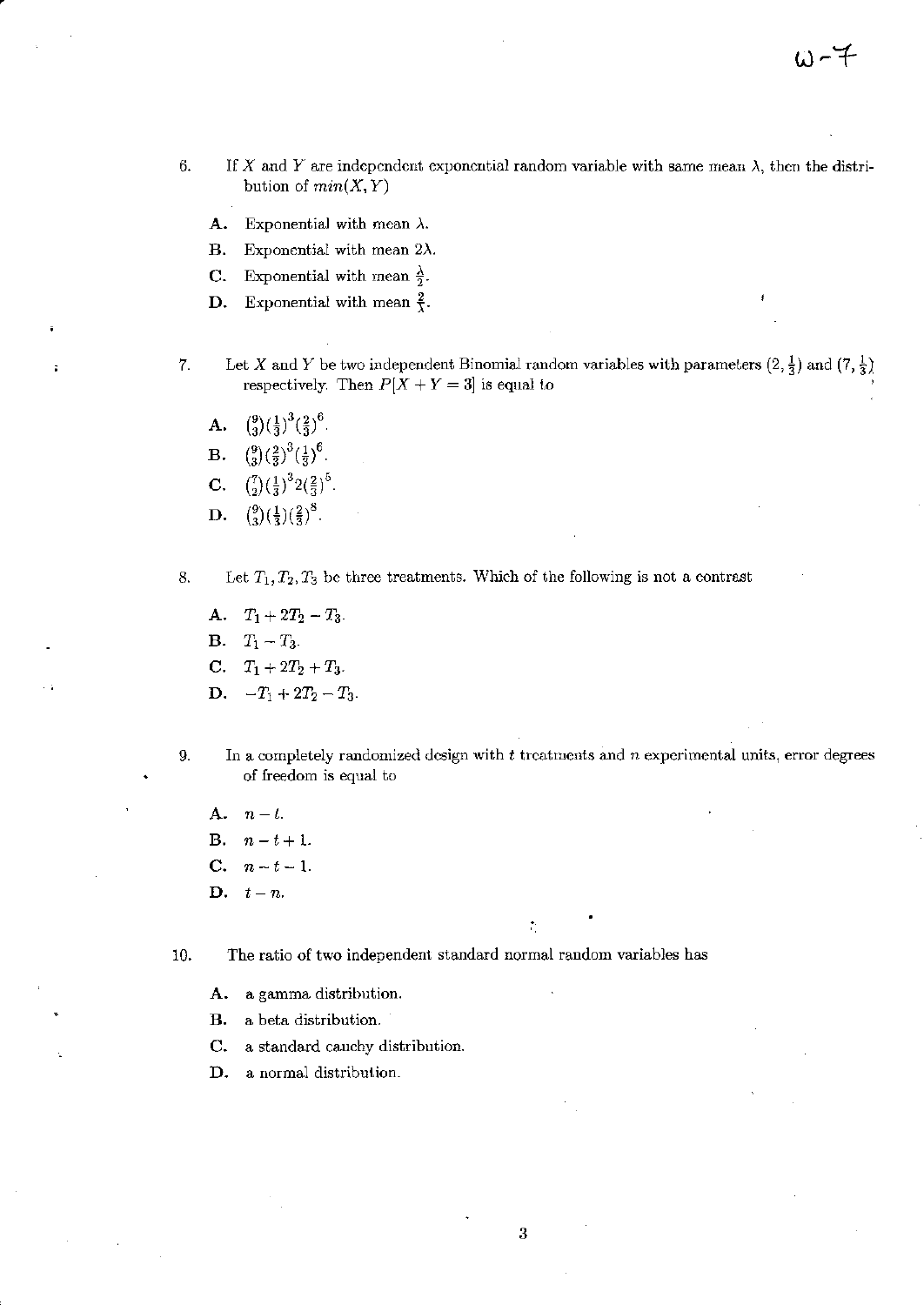- 11. Empirical relation of averages is given by
	- A. Mean-Mode=2(Mean-Median).
	- В. Mean-Mode=3(Mean-Median).
	- C. Mean-Mode=2(Mean+Median).
	- D. Mean-Mode=3(Mean+Median).

#### 12. Consider the following pairs

| Concept                            | distribution             |
|------------------------------------|--------------------------|
| I. Mean=Variance                   | a. $\chi^2$ distribution |
| II. Mean; Variance                 | $  b.$ Exponential $(1)$ |
| III. 2Mean=Variance   c. Bionomial |                          |

- A. I-b, II-c, III-a.
- **B.** I-a, II-b, III-a.
- C. I-b, II-a, III-c.
- D. I-c, II-b, III-a.

13. To test the randomness of a sample, the appropriate test is

- A. Run test.
- **B.** Sign test.
- C. Median test.
- Mann-Whitney test. D.

 $14.$ Let  $n_1$  and  $n_2$  be integers with  $n_1 \leq n_2$ , and let a be a constant. Match the followings Sequence | sum

| $\sum_{i=n_1}^{\infty} a^i$    | $\frac{1}{1-a}$ , $ a  < 1$ .                           |
|--------------------------------|---------------------------------------------------------|
| II. $\sum_{i=0}^{\infty} a^i$  | $\frac{a_1^n}{1-a},  a  < 1.$                           |
| III. $\sum_{i=1}^{\infty} a^i$ | $a^{n_1} - a^{n_2+1}$<br>$\frac{a}{1-a}$ , $a \neq 1$ . |
| IV. 5<br>$a^{i}$               | $\frac{a}{1-a}$ , $ a  < 1$ .                           |

- A. I-c, II-a, III-d, IV-b.
- **B.** I-b, II-d, III-a, IV-c.
- C. I-c, II-d, III-a, IV-b.
- D. I-b, II-a, III-d, IV-c.

If X and Y are independent and Geometric distribution  $G(\theta)$  then the conditional distribution 15.  $X|(X + Y)$  follows

- Negative Binomial. А.
- **B.** Poisson Distribution.
- C. Binomial Distribution.
- D. Discrete Uniform.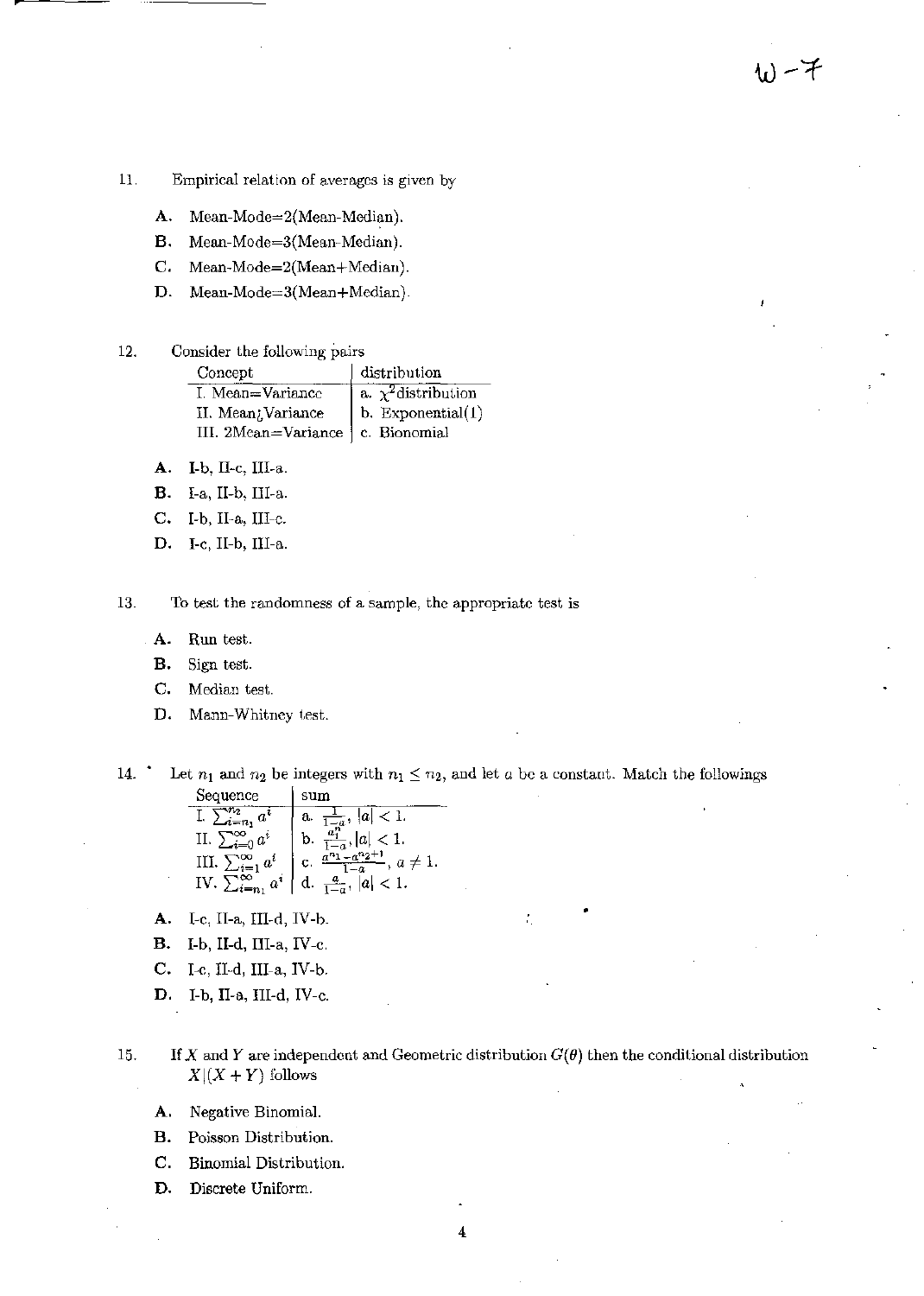16. The average of *n* observations  $x_1, ..., x_n$  is *m*. If  $x_1$  is replaced by *a*, then the new average is

А.  $m-x_1+a$ .  $\frac{m-x_1+a}{m-x_1+a}$ В.  $(n-1)m-x_1+a$ C.

$$
n \t \frac{n m - x_1 + a}{}
$$

17. If the data is contaminated with outliers then arrange following measures in according to least effect

- I. Average
- II. Median
- III. Geometric mean
- IV. Harmonic mean
- A.  $II, IV, III, I.$
- $II,IV,I,III.$ **B.**
- C. II,III,IV,I.
- D. III, II, IV, I.

Which of the following relations are true between Arithemetic mean (AM), Geometric Mean 18. (GM) and Harmonic mean (HM)

- I.  $HM = \frac{(GM)^2}{AM}$ .
- II.  $GM = \sqrt{AMXHM}$ .
- III.  $AM \ge GM \ge HM$ .
- IV.  $HM \ge AM \ge GM$ .

A. Only I, II and III are true.

- **B.** Only I, II and IV are true.
- C. Only I, III and IV are true.
- D. Only II, III and IV are true.

 $-19.$ Arrange the steps invovling in fitting simple linear regression.

> Compute correlation between the variables and generate scatter plot. I.

Π. State assumptions.

Check for significance of regression coefficients. III.

IV. Validate the assumptions.

- II-I-III-I. A.
- в. IV-III-II-I.
- C. II-III-IV-I.
- $III-II-IV-I.$ D.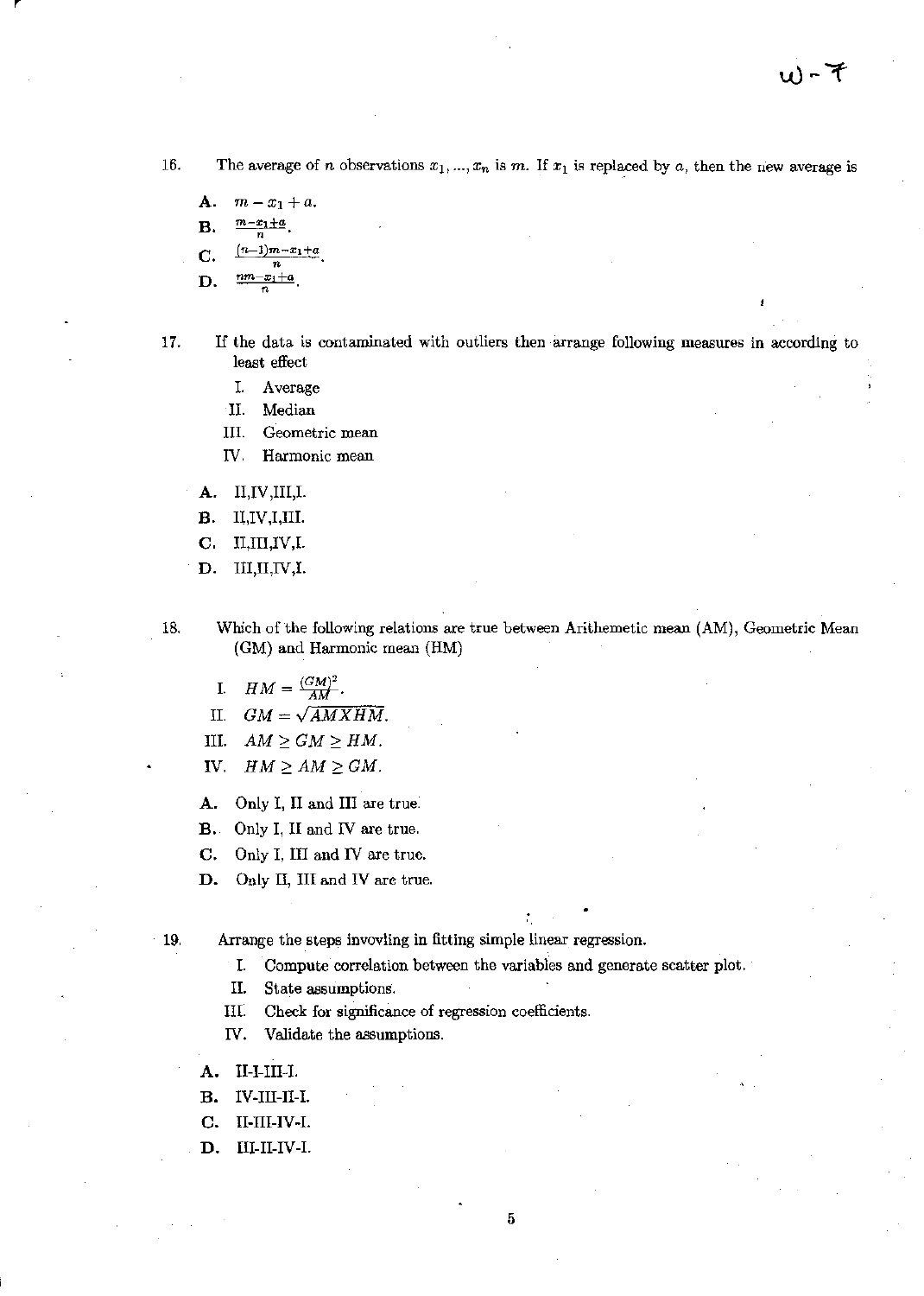20. The minimum number of times a fair coin needs to be tossed, so that the probability of getting at least two head is at least 0.96 is

- A. 6.
- B. 8.
- C. 5.
- D. 9.

21. A coin has probability p of showing head when tossed. It is tossed n times. Let  $p_n$  denote the probability that no two (or more) consecutive heads occurs then

> *I.*  $p_1$  a. 1 -  $2p^2 + p^3$ II.  $p_2$  b.  $1-p^2$ III.  $p_3$  | c. 1 IV.  $p_n \mid d. (1-p)p_{n-1} + p(1-p)p_{n-2}$

A. I-c, II-b, III-a, IV-d.

B. I-b, II-a, III-d, IV-c.

 $C.$  I-c, II-d, III-a, IV-b.

D. I-b, II-a, III-d, IV-c.

22. A student has to match three historical events- Dandi March, Quit India Movement and Mahatma Gandhi's assassination with the years 1948, 1930 and 1942. The student has no knowledge of the correct answers and decides to match the events and years randomly. If *X* denotes the number of correct answer obtained by the student, then

I. 
$$
P(X = 3)
$$
  
\nII.  $P(X = 2)$   
\nIII.  $P(X = 1)$   
\nI.  $P(X = 0)$   
\nI.  $P(X = 0)$   
\nI.  $1/3$ 

A. I-c, II-b, III-a, IV-d.

B. I-b, II-a, III-d, IV-c.

- C. I-c, II-d, III-a, IV-b.
- D. I-b, II-a, I1I-d, IV-c.

23. Suppose that  $P(A) = 3/5$  and  $P(B) = 2/3$ . Then

A.  $P(A \cup B) \ge 2/3$ .

- **B.**  $4/15 \le P(A \cap B) \le 3/5$ .
- **C.**  $2/5 \le P(A|B) \le 9/10$ .

D.  $P(A \cap B') \leq 1/3$ .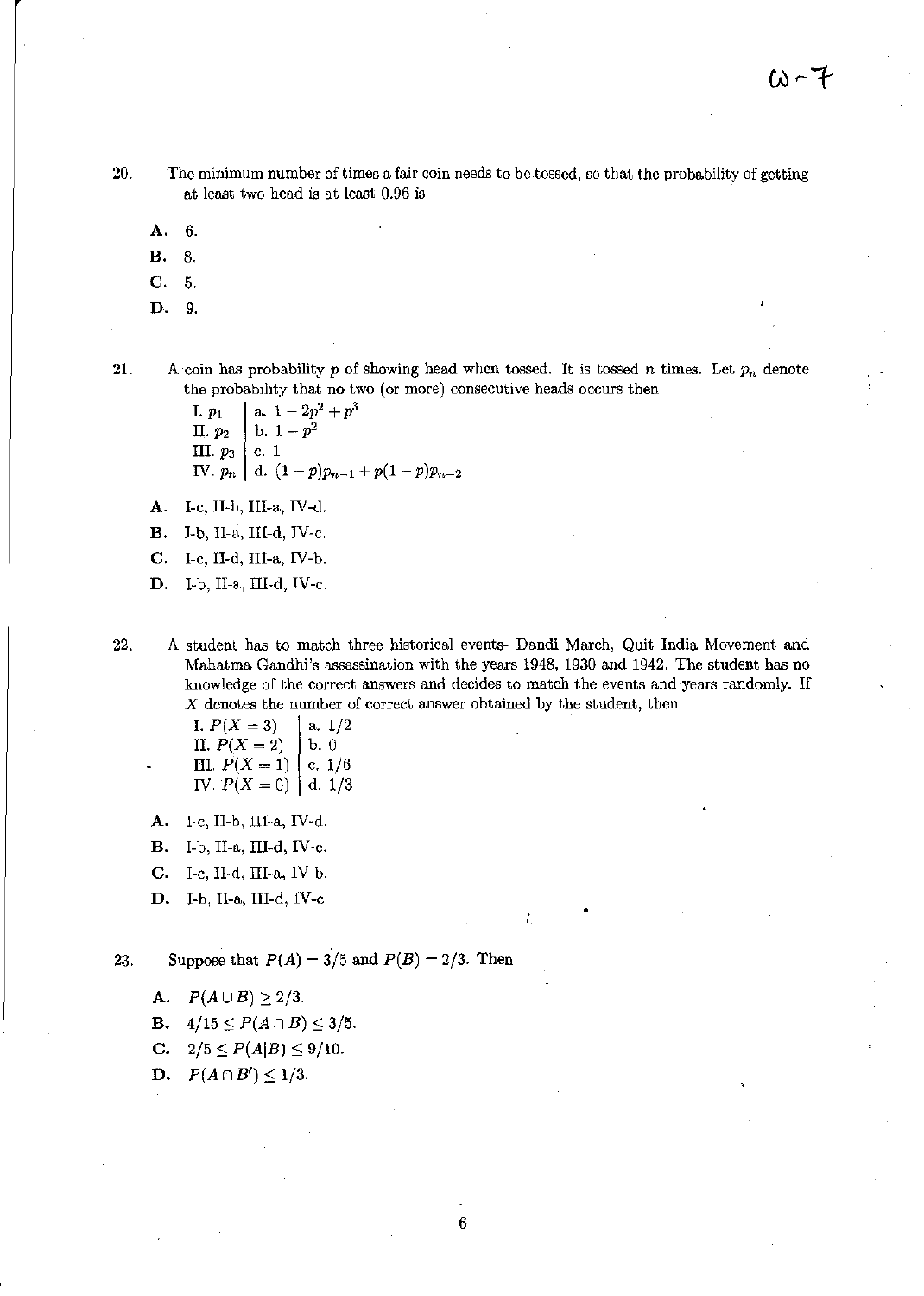いーで

24. Arrange the following random variables increasing order of their expected values:

(I.)  $B(20,1/4)$ . (II.)  $B(18,1/3)$ . (III.)  $G(1/20)$ . (IV.)  $exp(20)$ .

- A. I-III-IV-II.
- B. I-II-IV-III.
- C. II-III-IV-I.
- D. IV-I-II-III.

25.  $X \sim P(7)$ , that is X follows Poisson distribution with parameter 7, the correct arrangement of the following events in increasing order of their probabilities:

(I.) $\{X = 2\}$  (II.) $\{X = 5\}$  (III.) $\{X = 7\}$  (IV.) $\{X = 10\}$ 

- A. I-III-II-IV.
- B. I-IV-II-III.
- C. I-III-ll-IV.
- D. IV-II-III-I.

### PART - B

- 26. The negation of the statement "Some structures in Hyderabad were built over a 1000 years back" is
	- A. Some structures in Hyderabad were not built more than 1000 years ago.
	- B. No structure in Hyderabad was built over a 1000 years ago.
	- C. All structures in Hyderabad were built more than 1000 years ago.
	- D. At least one structure in Hyderabad was built over 1000 years ago.
- 

27. Look at the columns below and match the entries regarding expected values and variances of random variables.:

7

I.  $X \sim B(n,p)$  a.  $E(X) = V(X)$ II.  $X \sim exp(\lambda)$  | b.  $E(X) > V(X)$ III.  $X \sim G(p)$  c.  $E(X) < V(X)$ IV.  $X \sim P(\lambda)$  d. Ordering of  $E(X)$  and  $V(X)$  depends on the parameter(s).

- A. I-b, II-d, III-c, IV-a.
- B. I-c, II-b, III-a, IV-d.
- C. I-a, II-c, III-d,IV-b.
- D. I-d, II-a, III-b, IV-c.

28. The absolute mean deviation is the least about

- A. Minimum value.
- B. Mean.
- C. Median.
- D. Maximum value.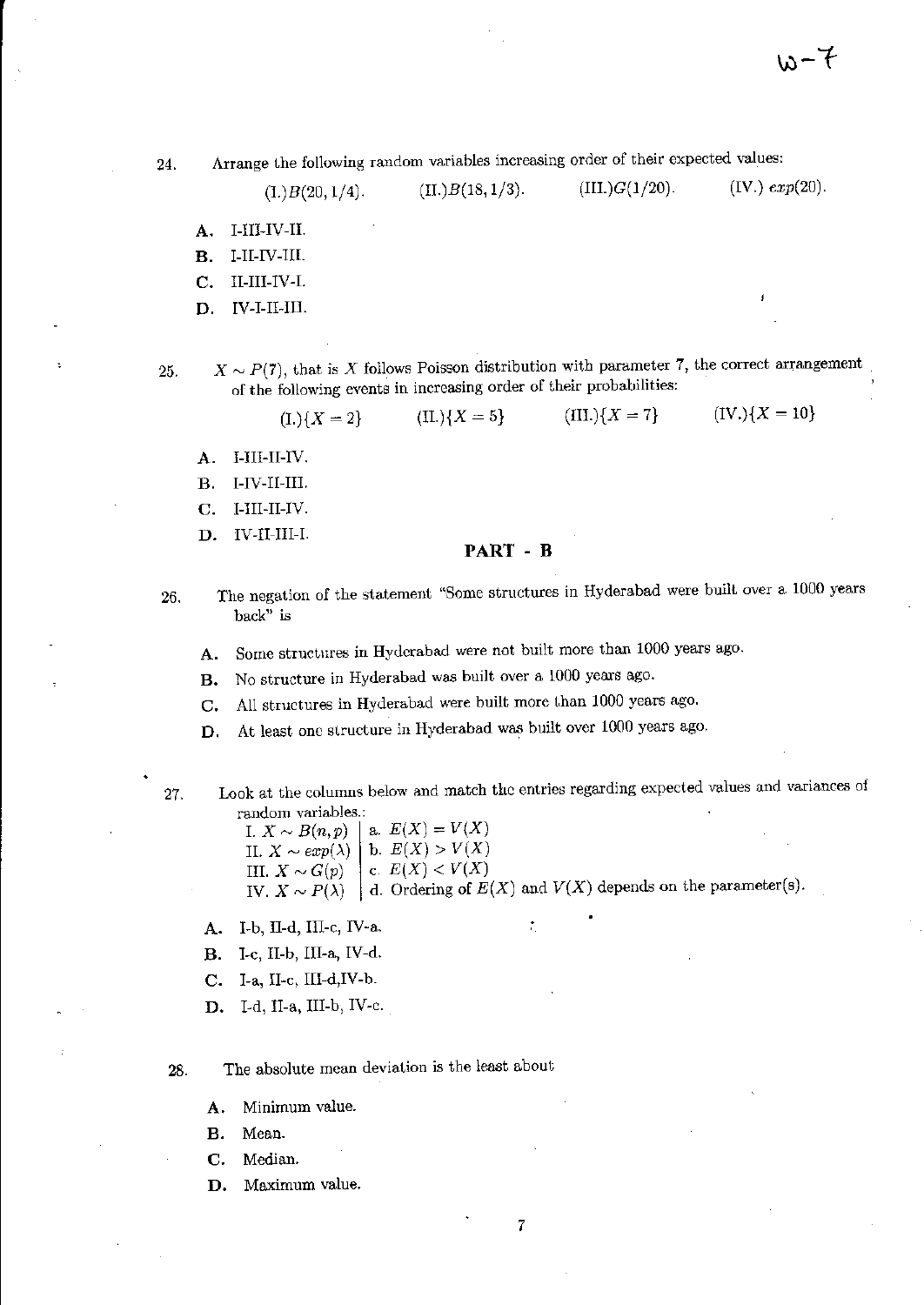29. Which of the following random variables has the largest median?

- **A.**  $U(-5,5)$ ).
- $U(-15,5)$ ). **B.**
- C.  $U(-5, 15)$ ).
- **D.**  $U(-15, 15)$ ).
- 30. The median of 11 distinct positive numbers was reported to be 50, and the next number is 54 upon looking at the numbers again, it was realized that the number 74 was by mistake recorded as 47, after making this correction, the median will be
	- A. 54.
	- в. 47.
	- C. 74.
	- D. 50.
- $X_1 \sim B(10, 1/5)$ ,  $X_2 \sim B(10, 1/4)$ ,  $X_3 \sim B(10, 1/2)$   $X_4 \sim B(10, 2/3)$ . Identify the correct 31. statement regarding their variances.
	- **A.**  $V(X_4) > V(X_1) > V(X_3) > V(X_2)$ .
	- **B.**  $V(X_3) > V(X_1) > V(X_2) > V(X_4)$ .
	- **C.**  $V(X_1) > V(X_2) > V(X_3) > V(X_4)$ .
	- **D.**  $V(X_3) > V(X_4) > V(X_2) > V(X_1)$ .
- 32. The correlation coefficient  $\rho_{XY}$  between random variables X and Y is 0.7, what is  $\rho_{UV}$ , where  $U = 12 - 3X$  and  $V = -13 + 4Y$ ?
	- 0.7. A.
	- В.  $\overline{0}$ .
	- $\mathbf{C}$ .  $\mathbf{1}$ .
	- $D. -0.7.$
- $X_1, \ldots, X_n$  is a random sample from the  $N(\mu, \sigma^2)$  population, an unbiased estimator for  $\mu^2$ 33. ig
	- A.  $\bar{X}^2$ . **B.**  $\frac{1}{n} \sum_{i=1}^{n} X_i^2$ . C.  $\frac{1}{n}\sum_{i=1}^{n}(X_i-\bar{X})^2$ . D.  $\frac{1}{\binom{n}{2}} \sum_{1 \leq i \leq j \leq n} X_i X_j$ .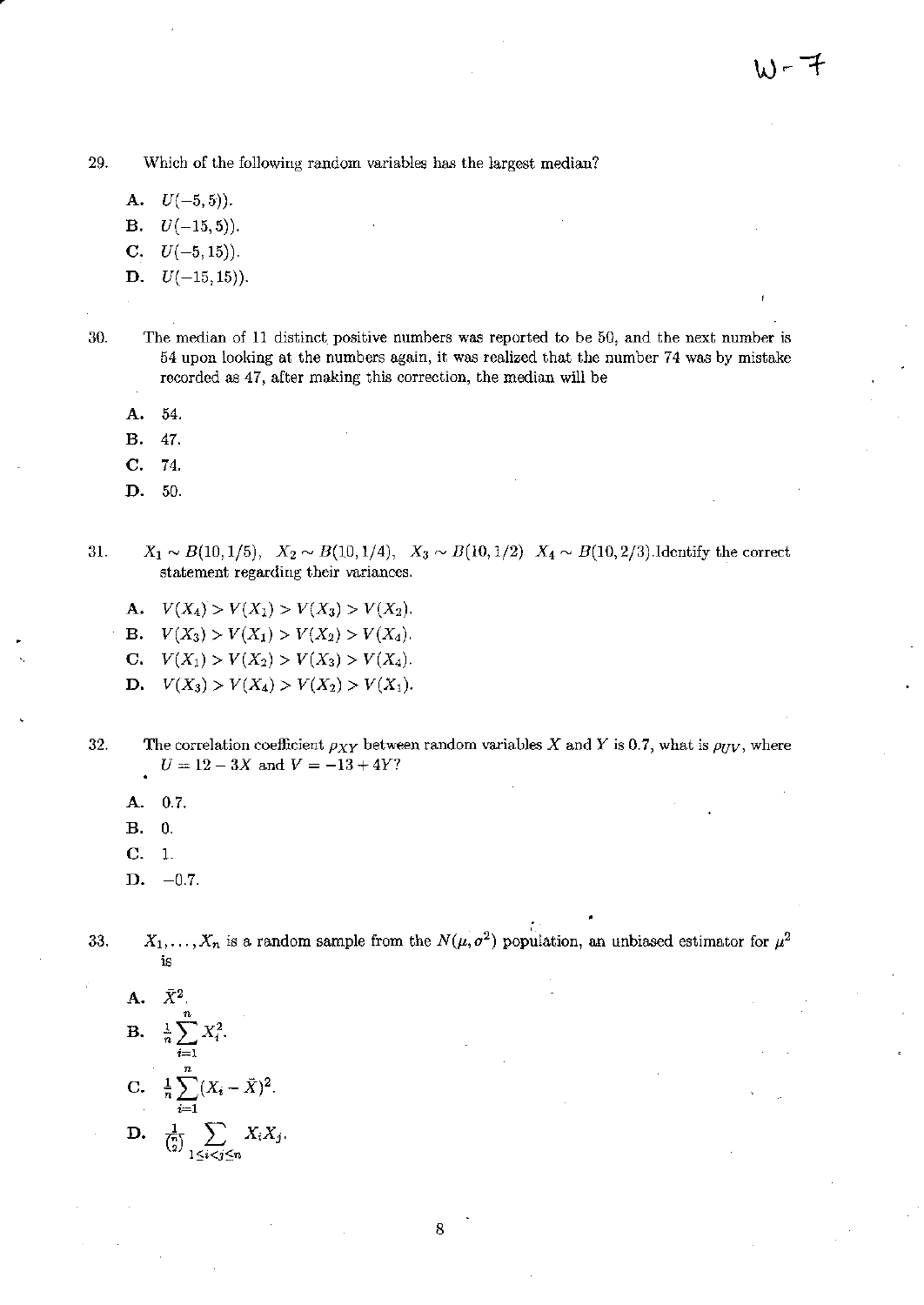- 34. Ashok does not know answers to any of the 50 multiple choice questions with 4 choices. He decides to randomly mark the options, a correct answer rewards 1 mark and a wrong answer awards  $-\frac{1}{3}$ , what are the expected marks that Ashok can get in this exam?
	- A. 25.
	- $B. -16.667.$
	- C. O.
	- **D.** 50.

ŀ,

35. Look at the columns below and match the entries describing the random variables in the first column with the entries in the second column.

|     | Experiment                                                                                                                           | Random variable (rv) |
|-----|--------------------------------------------------------------------------------------------------------------------------------------|----------------------|
| I.  | Number of red balls in a draw of 10 balls without re-<br>placing from a bag containing 12 red and 18 blue balls.                     | a. Binomial rv       |
| II. | Number of red balls in a draw of 10 balls with replace-<br>ment from a bag containing 12 red and 18 blue balls                       | b. Geometric rv      |
| HI. | The first time a red ball shows up in draws of one ball<br>each with replacement from a bag containing 12 red and  <br>18 blue balls | c. Hypergeometric rv |

A. I-c, II-b, III-a.

B. I-b, II-a, III-c.

C. I-c, II-a, III-b.

D. I-a, II-b, III-c.

36.  $0,0,1,0,1,1,1,0,1,0,0,0$  are 12 independent observations from the random variable with probability mass function  $Pr(X = x) = (\frac{\theta}{\theta+1})^x(\frac{1}{\theta})^{1-x}, x = 0, 1$ , the maximum likelihood estimate for  $\theta$  is

÷.

- A. 5/12.
- B. 7/12.

 $C. 5/7.$ 

D. 4/7.

37.  $X \sim exp(4)$ ,  $Pr(X \le 15|X > 7)$  is equal to

A.  $1-e^{-32}$ 

**B.**  $1 - e^{-60}$ .

C.  $e^{-32}$ .

D. *e-28.*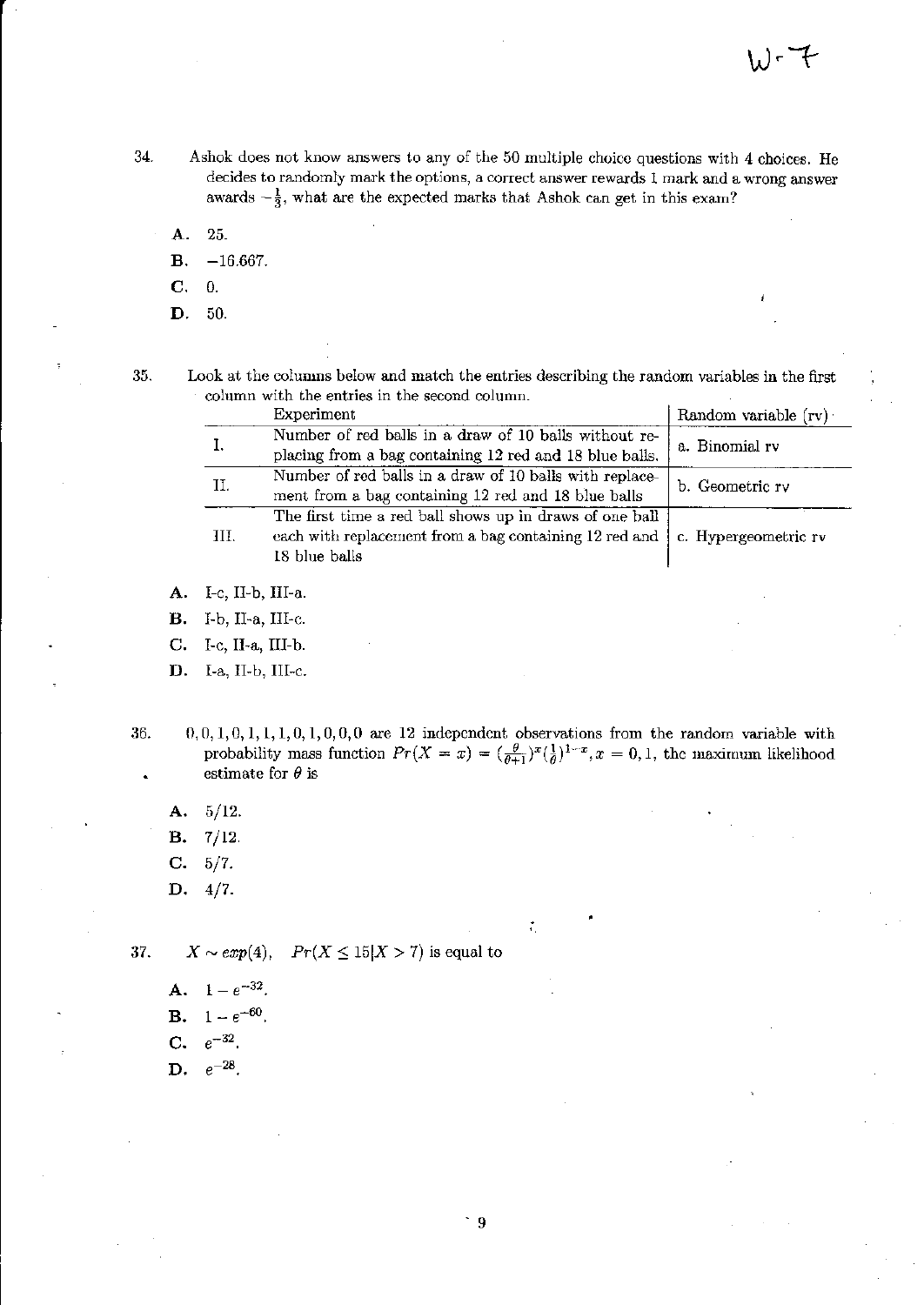- 38. To estimate the average monthly consumption of animal protein products - like fish, chicken, mutton etc. per household in a state, it was decided to first stratify the households and then draw samples of households from each stratum. A good criterion for stratification is
	- based on heights of the oldest person in the household. А.
	- based on distance of the households from the government secretariat. В.
	- C. based on the age of the youngest person in the household.
	- based on nature of employment of the best employed person in the household. D.

 $X_1, \ldots, X_n$  is a random sample from the  $N(\mu, \sigma^2)$  population. Let  $\overline{X}$  be the sample mean 39. and  $s^2$  be the statistic  $\frac{1}{n-1}\sum_{i=1}^n (X_i - \overline{X})^2$  an unbiased estimator for  $\mu^2$  is

- $A. \quad \overline{X}^2.$ **B.**  $\overline{X}^2 - 2s^2$ . C.  $\overline{X}^2 - \frac{s^2}{n}$ .
- **D.**  $(\overline{X} s^2/n)^2$ .

Let  $R_1$ ,  $R_2$  and  $R_3$  be the rows of  $3 \times 3$  non singular real matrix A. Let the first, second and 40. third rows of the matrix B be  $2R_1$ ,  $R_2 + R_3$  and  $R_2$ , respectively. Then

- Α.  $B$  is singular.
- rank $(B)=3$ . В.
- $rank(A+B)=2.$ C.
- rank $(B-A)=2$ . D.
- Consider a data set of marks in a public exam. 75% of marks in an exam are less or equal to 41. 10. Using Chebsyeves inequality the standard deviation of the marks is
	- less than 4. A.
	- less than equal to 5. В.
	- $C<sub>r</sub>$ equal to 4.
	- D. more than 5.
- 42. Let  $(X, Y)$  denote a randomly selected point in a square of area 1. What is the probability of the event that  $|X - Y| \leq 1/3$ ?
	- $1/3.$ А.
	- $2/9.$ В.
	- C.  $4/9.$
	- $D. 5/9.$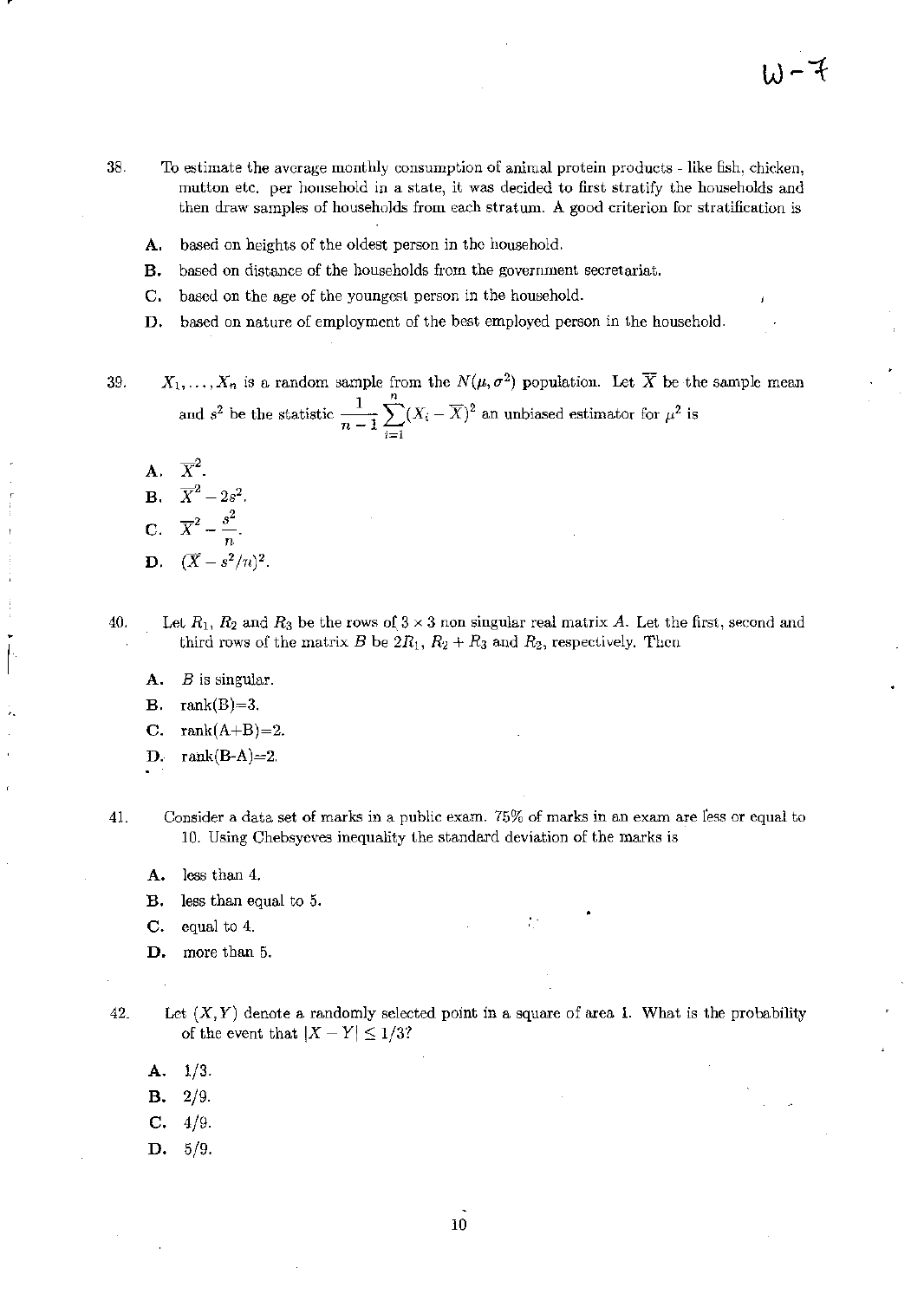43. *X* is a random variable with probability mass function  $P(X = x) = pq^{x-1}, x = 1, 2, ...,$  $0 < p < 1/2, p+q = 1$ . Then

- I.  $P(X > j) = q^{j}$ .
- II.  $E(X) > 1$ .
- III.  $V(X) > E(X)$ .
- *N.*  $V(X) < E(X)$ .
- A. Only I, II, III are true.
- B. Only I, II, IV are true.
- C. Only I and IV are true.
- D. None of the statements are true.
- 44. Let  $m_n$ ,  $M_n$  and  $v_n$  be the mean, median and variance respectively of the first  $n(\geq 5)$  natural numbers. Remove 1 and *n* from this set and let  $m'_n$ ,  $M'_n$  and  $v'_n$  denote the same for the new set. Then
	- I.  $m'_n = m_n, v'_n < v_n$ .
	- II.  $M'_n = M_n, v'_n < v_n$ .
	- III.  $m'_{n} = m_{n}, M'_{n} = M_{n}, v'_{n} = v_{n}$ .
	- IV.  $m'_n < m_n, M'_n < M_n$ .
	- A. Only I and II arc true.
	- B. Only III and IV are true.
	- C. Only I and III are true.
	- D. Only II and IV are true.
- 45. 10 numbers are drawn from the set  $\{1, 2, \ldots, 100\}$  randomly without replacement. The probability that
	- 1. the mean of the selected numbers is more than 5.5 is greater than 0.99.
	- II. the median of the selected numbers is 6 is less than 0.0001.
	- III. the variance of the selected nwnbers is more than 8 is l.
	- IV. the maximum of the selected numbers is more than 90 is greater than 0.5.
	- A. Only I is true.
	- B. Only II and IV are true.
	- C. Only II and III are true.
	- D. Only IV is true.
- 46. 6 girls  $G_1, G_2, \ldots, G_6$  and 10 boys  $B_1, B_2, \ldots, B_{10}$  are randomly made to sit in a row. What is the probability that none of the girls is at either end?
	- A. 1/4.
	- B. 3/8.
	- C. 1/2.
	- D. 5/8.